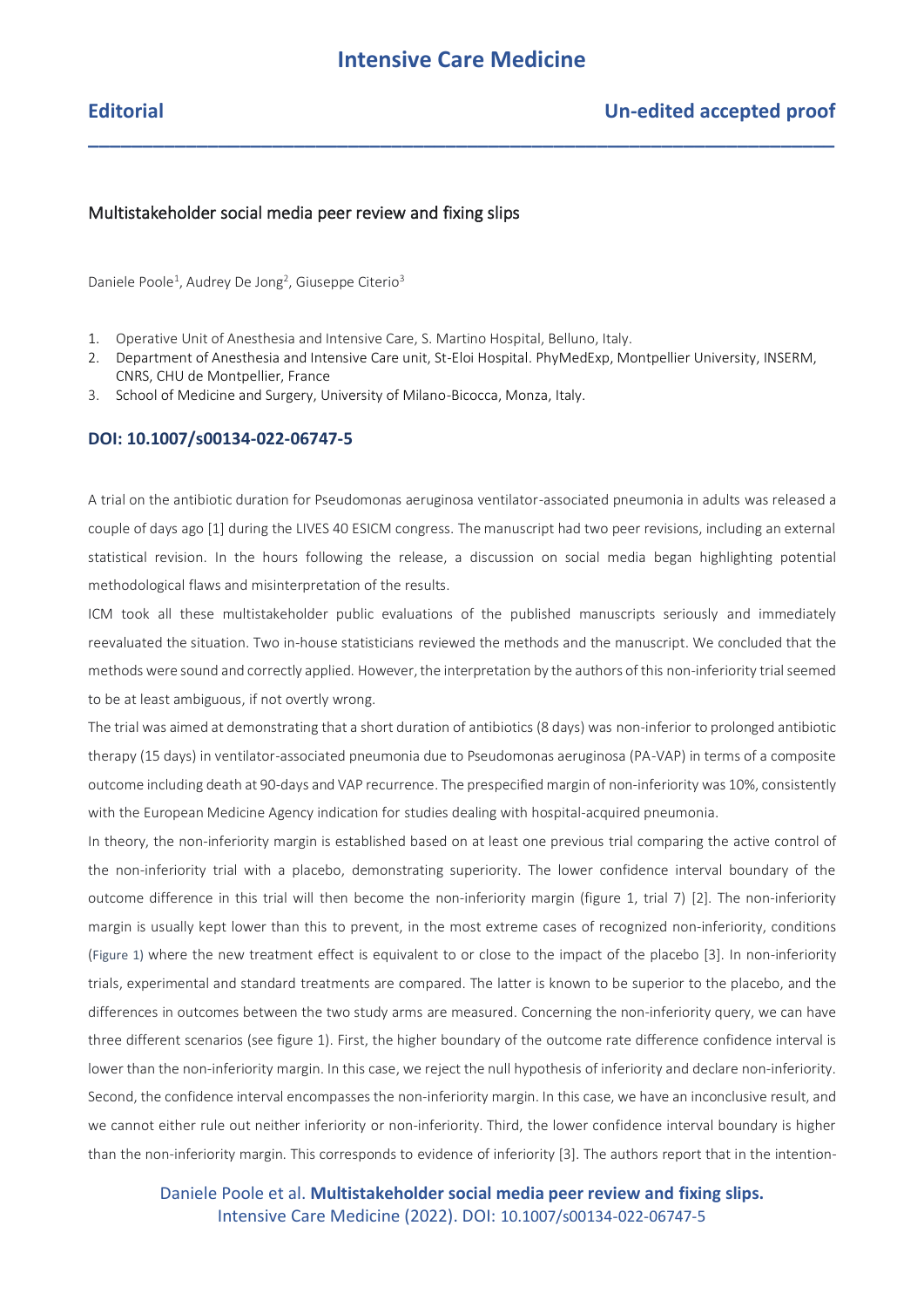**\_\_\_\_\_\_\_\_\_\_\_\_\_\_\_\_\_\_\_\_\_\_\_\_\_\_\_\_\_\_\_\_\_\_\_\_\_\_\_\_\_\_\_\_\_\_\_\_\_\_\_\_\_\_\_\_\_\_\_\_\_\_\_\_\_\_\_\_\_**

## **Editorial Un-edited accepted proof**

to-treat (ITT) population, 25 (25.5%) patients in the prolonged antibiotic therapy group and 31 (35.2%) patients in the short antibiotic therapy group had the primary outcome (difference of 9.7%, 90% CI − 2.4 to 21.9%). The per-protocol analysis, the first-choice analysis in a non-inferiority trial [4], showed similar results (difference 12.8%, 90% CI 0–25.6%). Both analyses provided inconclusive findings since the null hypothesis of inferiority could not be rejected since the upper limit of the confidence interval was higher than the 10% value of the non-inferiority margin. Although, in the results section, the authors correctly state that non-inferiority could not be demonstrated, in the abstract, in the discussion, and in the takeaway message, they incorrectly point out, upon one reviewer's suggestion, that no differences could be found between the study arms. Indeed, in general, this would be the objective of a superiority trial, but not for a non-inferiority trial that, by design, admits that the new treatment may be worse by a certain amount (that should be clinically neglectable) the known effective treatment. Moreover, in this specific case, the results were inconclusive, not surprising since the study was prematurely interrupted after about one-quarter of the planned number of patients was randomized because of difficulties in recruiting patients.

Thus, the trial of Bouglé et al. failed to provide any information about the non-inferiority of short compared to prolonged antibiotic therapy in PA-VAP. These results concordance with the secondary outcomes, 90-day overall survival rate and recurrence of PA-VAP, showing trends in favor of prolonged antibiotic treatment. Even the post-hoc Bayesian analysis, with priors that could be discussed [5], confirmed low probability rates of non-inferiority (40%).

For clinicians and ICM readers, this study results do not suggest that a short duration of antibiotic therapy in PA-VAP is equivalent to a longer one.

We recognize that peer review is not perfect [6] and that we, as humans, are prone to make errors. Knowing that authors, reviewers, and editors do make errors and that peer review is not a fail-proof system, we heard the voice of the online researchers to correct the research record. However, if "*errare humanum est, perseverare autem diabolicum*". Once we recognized the flaws, we speedily started to repair them, contacting the Authors immediately for a correction and a reply. Moreover, the authors were not aware of the discussion on social media, and we, as authors and clinicians, are not obliged to follow all the discussions on the internet. ICM would like to keep and promote the discussion of the manuscripts as letters to the journal. We are a pretty fast journal, and the delay in publication of a debate is very short.

As we wrote in an editorial during the early phase of the pandemic [7], "*we hope that scientific journals, with their imperfect but rigorous and fair review processes, will have reached even a higher standard for their readers, proving to be the right place to find, in a reasonable amount of time, appropriate clinical science for patients*."

Daniele Poole et al. **Multistakeholder social media peer review and fixing slips.** Intensive Care Medicine (2022). DOI: 10.1007/s00134-022-06747-5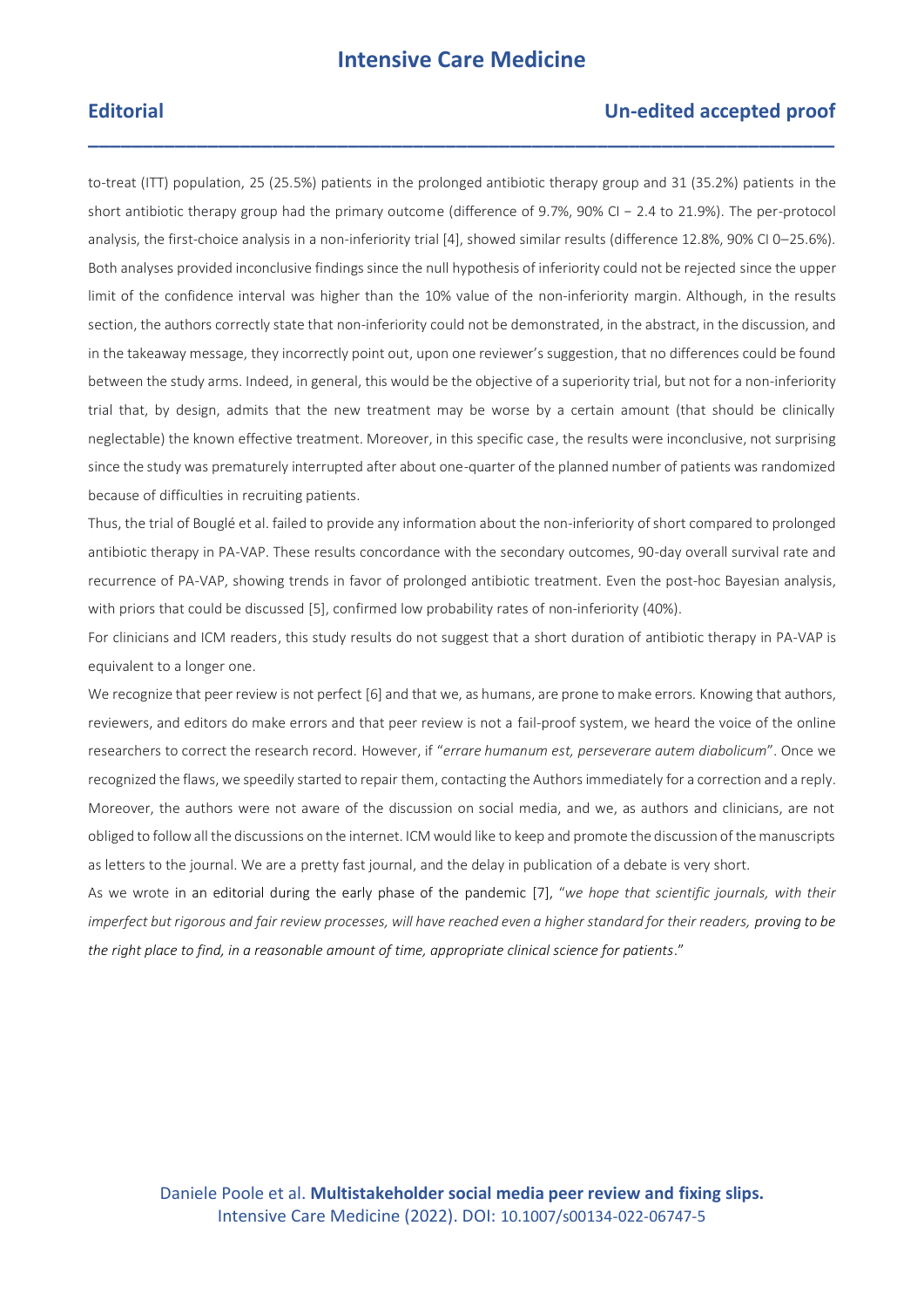## **Intensive Care Medicine**

**\_\_\_\_\_\_\_\_\_\_\_\_\_\_\_\_\_\_\_\_\_\_\_\_\_\_\_\_\_\_\_\_\_\_\_\_\_\_\_\_\_\_\_\_\_\_\_\_\_\_\_\_\_\_\_\_\_\_\_\_\_\_\_\_\_\_\_\_\_**

## **Editorial Un-edited accepted proof**



group <sup>-</sup> Experimental Treatment vs. Effective Treatment <sup>- 8</sup> Placebo vs. Effective Treatment

Figure 1: simulation of one superiority trial including the active control vs. placebo (RCT 7) and six non-inferiority RCTs (from 1 to 6) comparing the experimental treatment with the active control. The lower confidence interval boundary of the superiority trial defines the non-inferiority margin for the non-inferiority RCTs (dashed blue line). Three different scenarios can be identified concerning the non-inferiority query: non-inferiority, inconclusiveness, and inferiority. Besides RCT 7, in this example, we have not considered superiority issues in relation to the zero threshold (continuous blue line). Indeed, in trial 1 we also have superiority of the experimental treatment compared to the active control, while in trials 3, 4, and 6, it is inferior. RCT 3 is a particular, and mostly theoretical, case of non-inferiority in the noninferiority perspective, and inferiority when adopting a superiority design (using the zero-difference threshold).

### Conflicts of interest:

The authors declare no conflicts of interest.